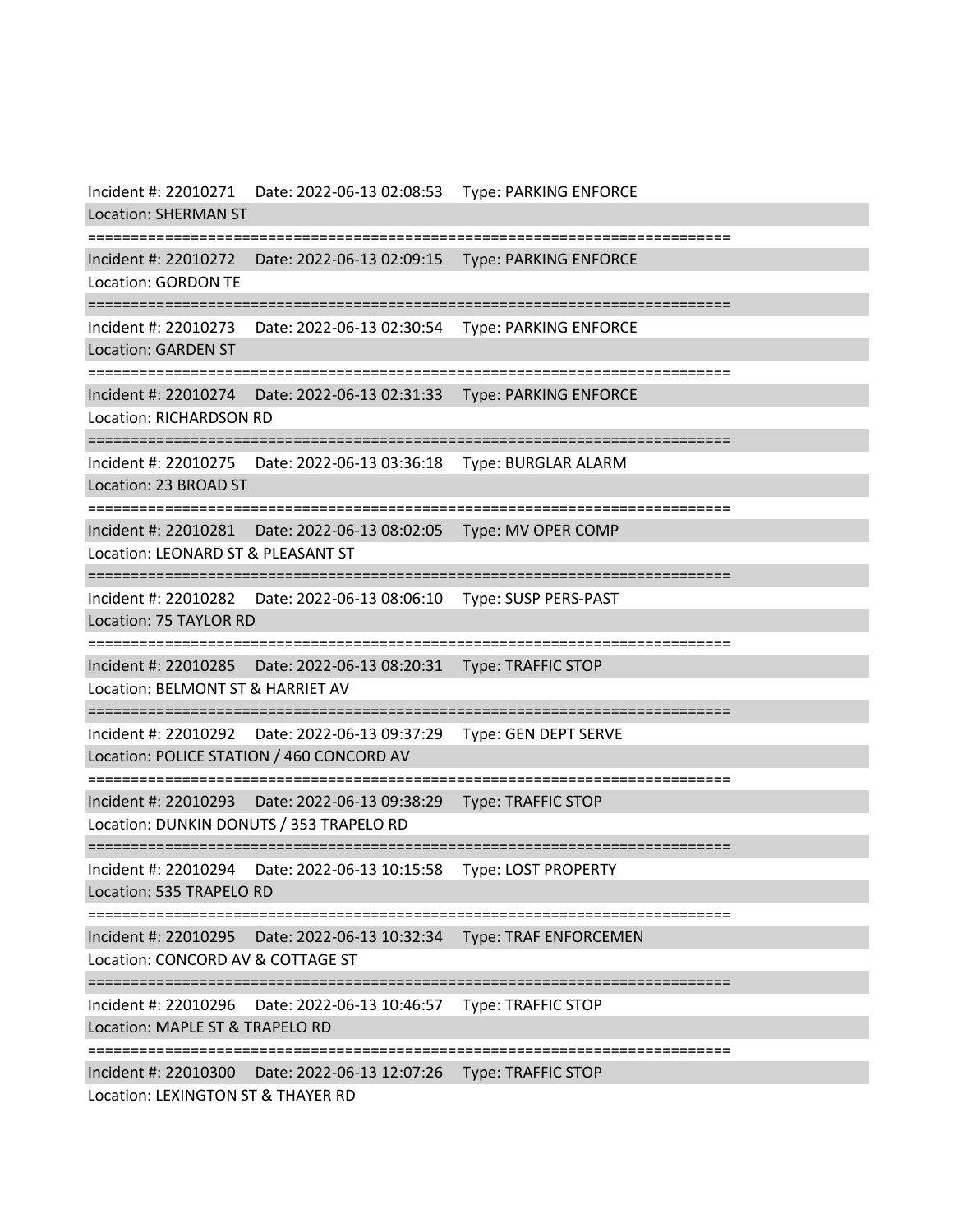=========================================================================== Incident #: 22010301 Date: 2022-06-13 12:11:15 Type: 911 HANG UP Location: GARRISON RD & LAKE ST =========================================================================== Incident #: 22010303 Date: 2022-06-13 13:56:32 Type: LOST PROPERTY Location: 21 WESTLUND RD =========================================================================== Incident #: 22010304 Date: 2022-06-13 14:02:53 Type: TRAFFIC STOP Location: COMMON ST & PAYSON RD =========================================================================== Incident #: 22010306 Date: 2022-06-13 14:13:36 Type: 911 HANG UP Location: CARLETON RD =========================================================================== Incident #: 22010305 Date: 2022-06-13 14:14:55 Type: IDLING COMPLNT Location: ORCHARD ST =========================================================================== Incident #: 22010308 Date: 2022-06-13 14:37:58 Type: REPORT WRITING Location: POLICE STATION / 460 CONCORD AV =========================================================================== Incident #: 22010309 Date: 2022-06-13 14:45:34 Type: H+R JUST OCCUR Location: GODEN ST & ORCHARD ST =========================================================================== Incident #: 22010310 Date: 2022-06-13 15:05:42 Type: REPORT WRITING Location: POLICE STATION / 460 CONCORD AV =========================================================================== Incident #: 22010312 Date: 2022-06-13 15:46:55 Type: PANIC ALARM Location: 63 HITTINGER ST =========================================================================== Incident #: 22010313 Date: 2022-06-13 16:04:56 Type: NOISE COMPLAINT Location: 45 CARLETON RD =========================================================================== Incident #: 22010316 Date: 2022-06-13 16:51:07 Type: TRAF ENFORCEMEN Location: CONCORD AV & EMERSON ST =========================================================================== Incident #: 22010317 Date: 2022-06-13 17:05:38 Type: RETURNED PROP Location: 26 GEORGE ST =========================================================================== Incident #: 22010319 Date: 2022-06-13 17:14:11 Type: ILLEGAL DUMPING Location: BUTLER SCHOOL BUILDING / 90 WHITE ST =========================================================================== Incident #: 22010320 Date: 2022-06-13 17:25:15 Type: TRAF ENFORCEMEN Location: FAIRVIEW AV & SCHOOL ST ===========================================================================

Incident #: 22010322 Date: 2022-06-13 18:30:36 Type: SUSP ACTIVITY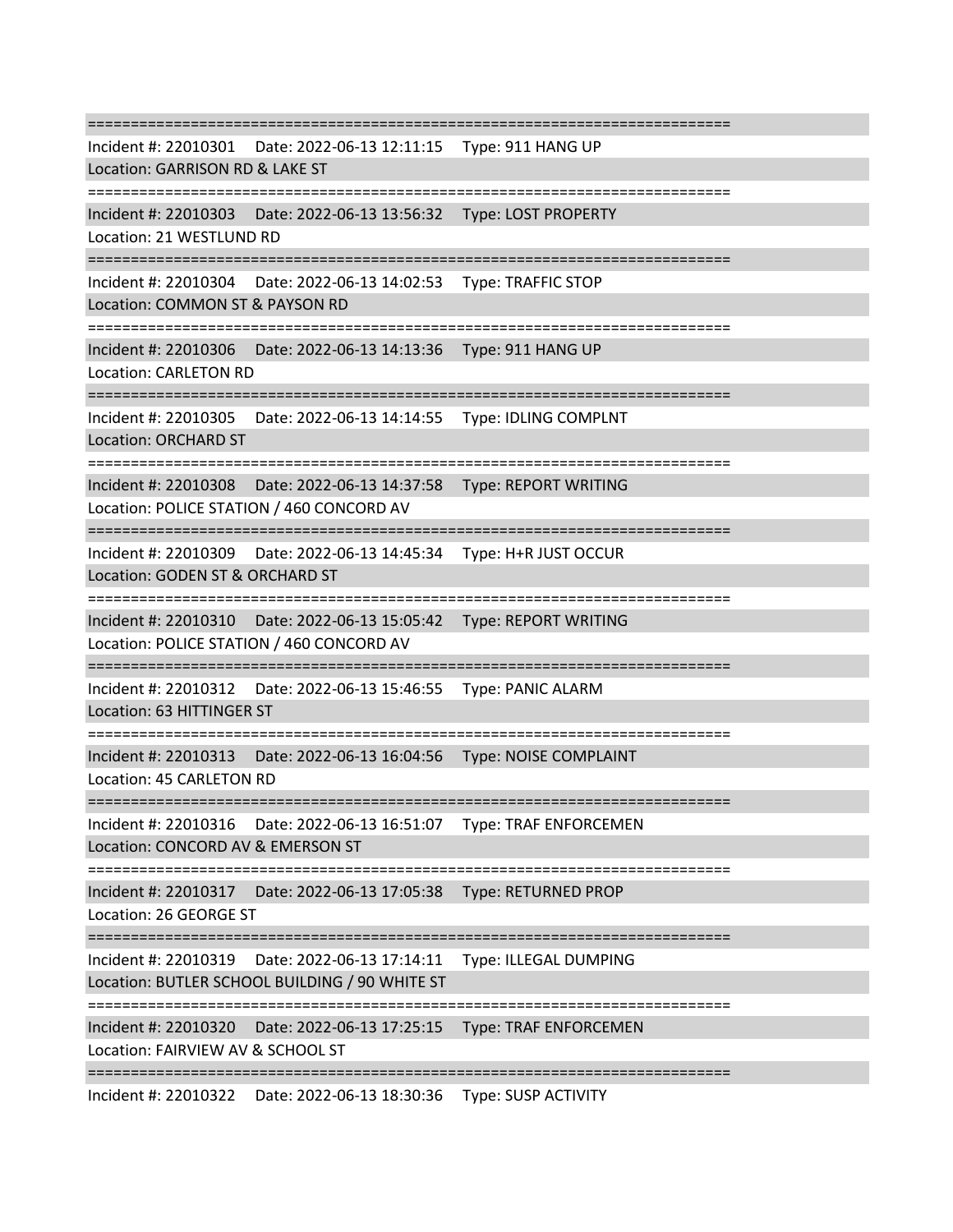Location: 66 CUSHING AV

=========================================================================== Incident #: 22010323 Date: 2022-06-13 18:32:05 Type: DEPRESSION IN R Location: CHANNING RD & CLAFLIN ST =========================================================================== Incident #: 22010324 Date: 2022-06-13 18:52:59 Type: PAPERWORK SVCE Location: 485 COMMON ST #311 =========================================================================== Incident #: 22010325 Date: 2022-06-13 19:11:11 Type: DISTURBANCE Location: 63 HULL ST =========================================================================== Incident #: 22010330 Date: 2022-06-13 20:37:51 Type: PAPERWORK SVCE Location: 485 COMMON ST #311 =========================================================================== Incident #: 22010333 Date: 2022-06-13 23:04:16 Type: NOISE COMPLAINT Location: 46 CUSHING AV =========================================================================== Incident #: 22010338 Date: 2022-06-14 00:16:15 Type: FOUND PROPERTY Location: GROVE ST PARK AREA / 150 GROVE ST =========================================================================== Incident #: 22010342 Date: 2022-06-14 00:37:34 Type: 911 HANG UP Location: 34 PAYSON TE =========================================================================== Incident #: 22010348 Date: 2022-06-14 02:25:31 Type: PARKING ENFORCE Location: BURNHAM ST =========================================================================== Incident #: 22010350 Date: 2022-06-14 07:00:42 Type: ANIMAL LOOSE Location: 3 MYRTLE ST =========================================================================== Incident #: 22010356 Date: 2022-06-14 07:22:57 Type: SCHOOL CROSSING Location: OAKLEY RD & WASHINGTON ST =========================================================================== Incident #: 22010357 Date: 2022-06-14 07:54:22 Type: ABANDONED M/V Location: OAKLEY RD & PEQUOSSETTE RD =========================================================================== Incident #: 22010358 Date: 2022-06-14 08:13:31 Type: ASSIST MOTORIST Location: 172 CROSS ST =========================================================================== Incident #: 22010363 Date: 2022-06-14 08:44:53 Type: ASSIST MOTORIST Location: 40 STONE RD =========================================================================== Incident #: 22010364 Date: 2022-06-14 08:52:50 Type: MV ACCIDENT Location: STARBUCKS / 110 TRAPELO RD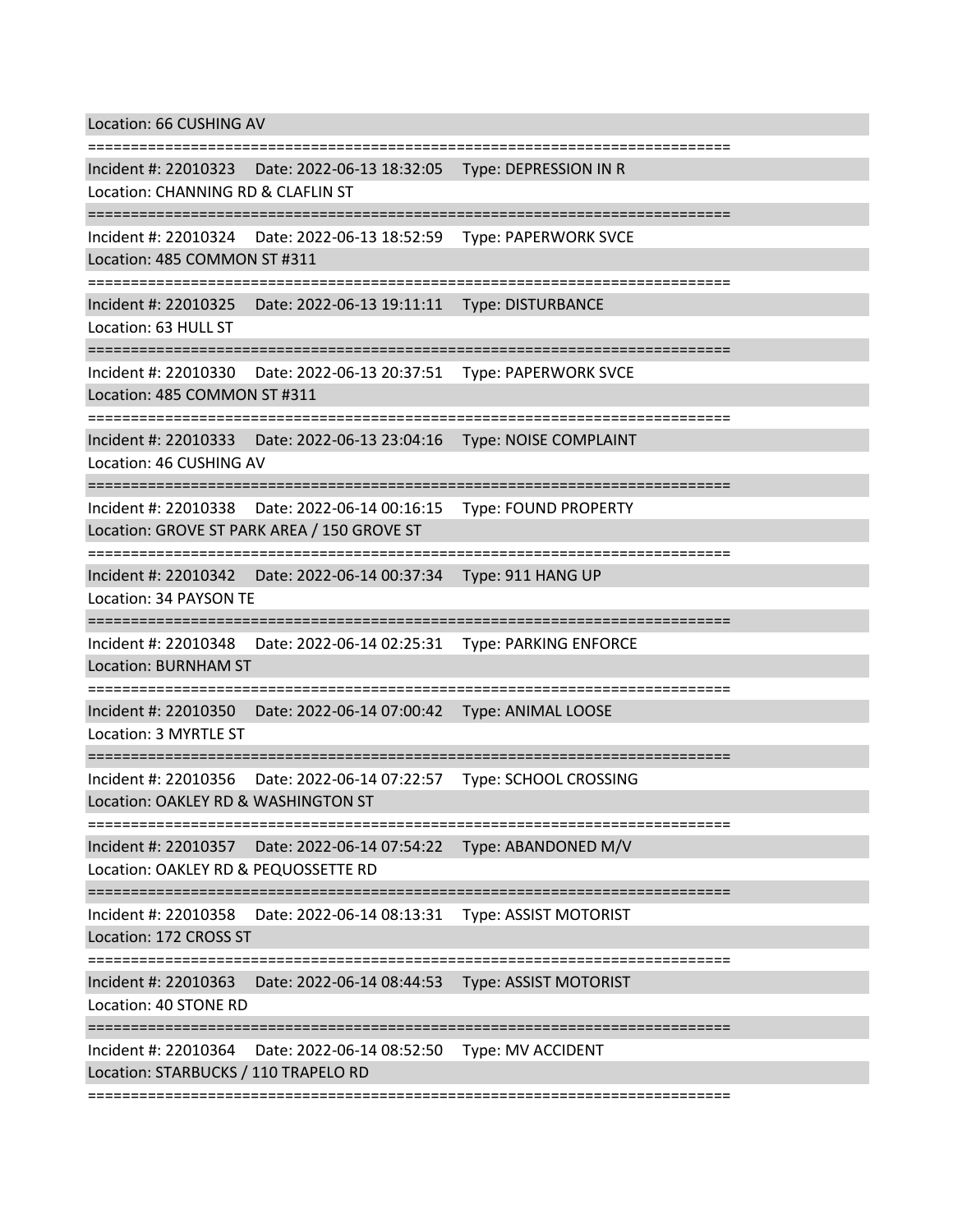Incident #: 22010365 Date: 2022-06-14 08:57:54 Type: TRAFFIC HAZARD Location: BRIGHTON ST & CROSS ST =========================================================================== Incident #: 22010367 Date: 2022-06-14 09:22:22 Type: GEN DEPT SERVE Location: POLICE STATION / 460 CONCORD AV =========================================================================== Incident #: 22010369 Date: 2022-06-14 09:44:32 Type: SUMMONS SERVICE Location: 13 SOUTH COTTAGE RD =========================================================================== Incident #: 22010368 Date: 2022-06-14 09:45:02 Type: GEN DEPT SERVE Location: POLICE STATION / 460 CONCORD AV =========================================================================== Incident #: 22010372 Date: 2022-06-14 10:39:28 Type: BURGLAR ALARM Location: PREMISE - 404 COMMON ST / 404 COMMON ST =========================================================================== Incident #: 22010373 Date: 2022-06-14 11:27:48 Type: H+R JUST OCCUR Location: 495 TRAPELO RD =========================================================================== Incident #: 22010375 Date: 2022-06-14 12:15:54 Type: SUSP ACTIVITY Location: 118 RUTLEDGE RD =========================================================================== Incident #: 22010376 Date: 2022-06-14 12:21:25 Type: BURGLAR ALARM Location: PREMISE - 24 HURD RD / 24 HURD RD =========================================================================== Incident #: 22010378 Date: 2022-06-14 13:28:38 Type: SUSP ACTIVITY Location: 655 TRAPELO RD #7 =========================================================================== Incident #: 22010379 Date: 2022-06-14 13:31:16 Type: SUSP ACTIVITY Location: 68 PEARSON RD =========================================================================== Incident #: 22010380 Date: 2022-06-14 14:31:44 Type: REPORT WRITING Location: POLICE STATION / 460 CONCORD AV =========================================================================== Incident #: 22010381 Date: 2022-06-14 14:34:18 Type: PAST H+R ACC Location: LEXINGTON ST & TRAPELO RD =========================================================================== Incident #: 22010382 Date: 2022-06-14 14:44:15 Type: NEMLEC CALL OUT Location: 1 OUT OF TOWN =========================================================================== Incident #: 22010383 Date: 2022-06-14 14:46:41 Type: SCHOOL CROSSING Location: CROSS ST & MIDDLECOT ST =========================================================================== Incident #: 22010384 Date: 2022-06-14 15:01:32 Type: ACCIDENTAL 911 Location: AGASSIZ AV & MORAINE ST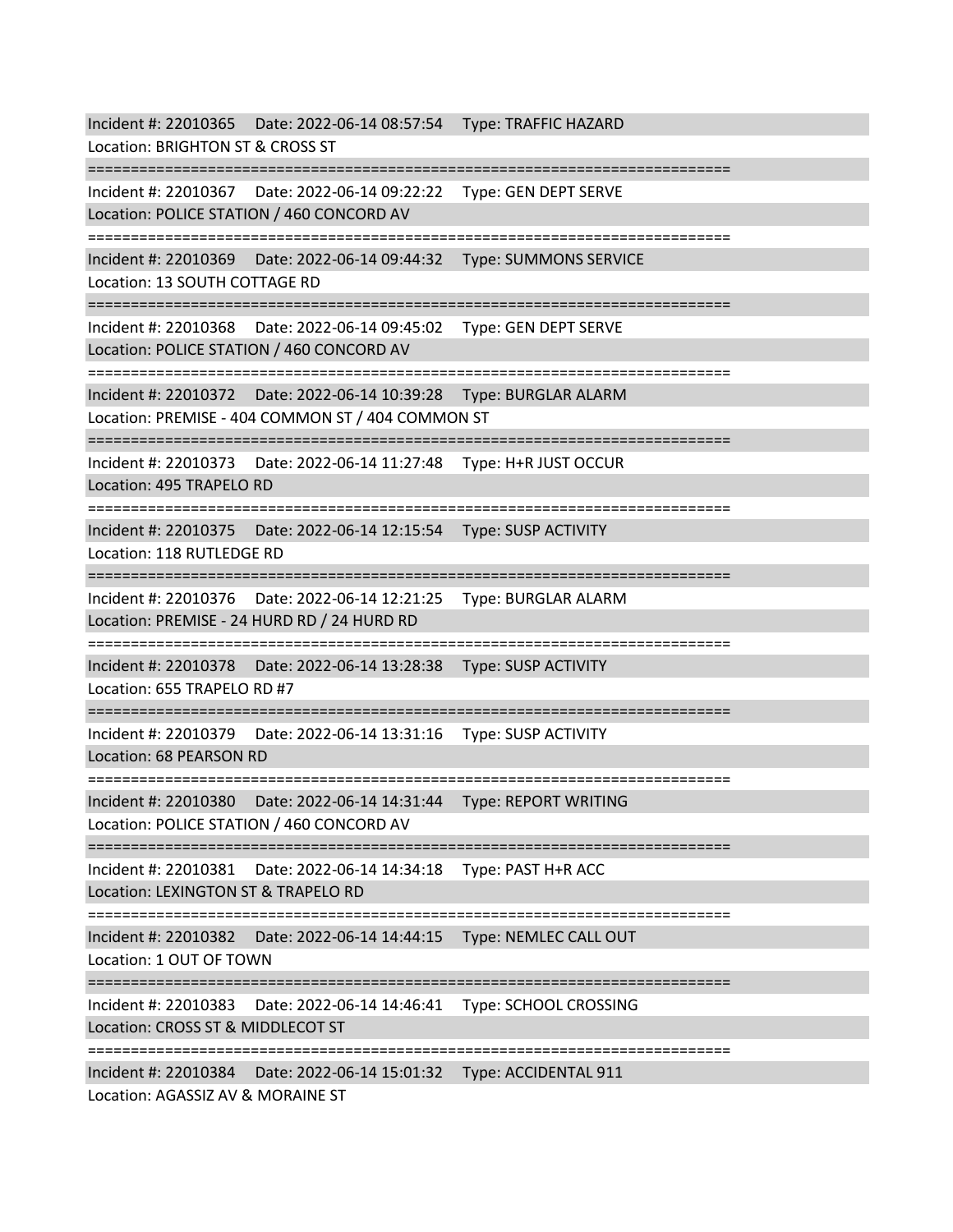=========================================================================== Incident #: 22010386 Date: 2022-06-14 15:49:54 Type: MV OPER COMP Location: CONCORD AV & GODEN ST =========================================================================== Incident #: 22010388 Date: 2022-06-14 16:09:17 Type: PARKING COMP Location: WAVERLEY OAKS PARK / 638 TRAPELO RD =========================================================================== Incident #: 22010389 Date: 2022-06-14 16:22:30 Type: ELDER ABUSE Location: BELMONT MANOR NURSING HOME / 34 AGASSIZ AV =========================================================================== Incident #: 22010390 Date: 2022-06-14 16:28:17 Type: TRAF ENFORCEMEN Location: CONCORD AV & EMERSON ST =========================================================================== Incident #: 22010391 Date: 2022-06-14 16:32:06 Type: TRAF ENFORCEMEN Location: GODEN ST & SCHOOL ST =========================================================================== Incident #: 22010392 Date: 2022-06-14 16:40:35 Type: TRAFFIC STOP Location: OAK ST & SCHOOL ST =========================================================================== Incident #: 22010393 Date: 2022-06-14 16:42:46 Type: PROPERTY STATUS Location: COMMON ST & ROYAL RD =========================================================================== Incident #: 22010394 Date: 2022-06-14 16:47:27 Type: TRAFFIC STOP Location: BOW RD & SCHOOL ST =========================================================================== Incident #: 22010395 Date: 2022-06-14 16:53:23 Type: TRAFFIC STOP Location: MYRTLE ST & SCHOOL ST =========================================================================== Incident #: 22010396 Date: 2022-06-14 17:09:53 Type: TRAF ENFORCEMEN Location: OAKLEY RD & PAYSON RD =========================================================================== Incident #: 22010397 Date: 2022-06-14 17:11:08 Type: TRAFFIC STOP Location: PAYSON RD & PINE ST =========================================================================== Incident #: 22010398 Date: 2022-06-14 17:28:28 Type: TRAF ENFORCEMEN Location: CONCORD AV & ROBIN WOOD RD =========================================================================== Incident #: 22010399 Date: 2022-06-14 17:44:24 Type: TRAFFIC STOP Location: CHESTER RD & OAKLEY RD =========================================================================== Incident #: 22010400 Date: 2022-06-14 18:03:27 Type: TRAFFIC STOP Location: BEECH ST & TRAPELO RD ===========================================================================

Incident #: 22010401 Date: 2022-06-14 18:11:09 Type: TRAFFIC STOP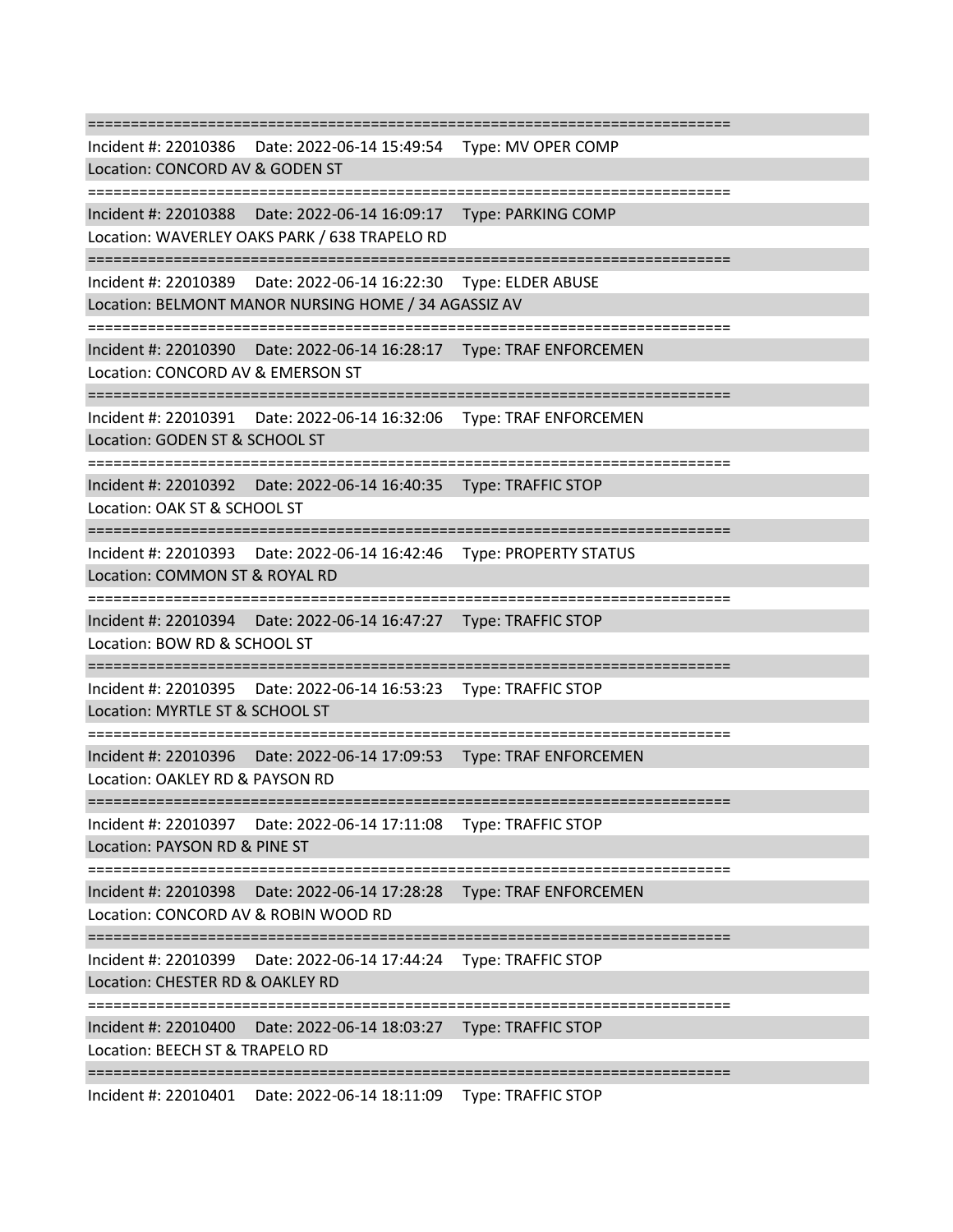Location: CONCORD AV & MILL ST

=========================================================================== Incident #: 22010402 Date: 2022-06-14 18:11:21 Type: DISTURBANCE Location: SLADE ST & WILEY RD =========================================================================== Incident #: 22010406 Date: 2022-06-14 18:54:23 Type: BURGLAR ALARM Location: PREMISE - 361 SCHOOL ST / 361 SCHOOL ST =========================================================================== Incident #: 22010408 Date: 2022-06-14 19:51:57 Type: ON DUTY TRAING Location: POLICE STATION / 460 CONCORD AV =========================================================================== Incident #: 22010409 Date: 2022-06-14 19:52:37 Type: SUSP M/V IN ARE Location: 62 OAK AV =========================================================================== Incident #: 22010410 Date: 2022-06-14 20:11:50 Type: REPORT WRITING Location: POLICE STATION / 460 CONCORD AV =========================================================================== Incident #: 22010412 Date: 2022-06-14 20:52:42 Type: GEN DEPT SERVE Location: POLICE STATION / 460 CONCORD AV =========================================================================== Incident #: 22010416 Date: 2022-06-14 23:06:59 Type: NOISE COMPLAINT Location: 46 CUSHING AV =========================================================================== Incident #: 22010427 Date: 2022-06-15 01:20:10 Type: PARKING ENFORCE Location: SHERMAN ST ======================== Incident #: 22010429 Date: 2022-06-15 01:47:36 Type: BUILDING CHECK Location: 337 PLEASANT ST =========================================================================== Incident #: 22010430 Date: 2022-06-15 02:06:32 Type: BURGLAR ALARM Location: 21 PRENTISS LN =========================================================================== Incident #: 22010433 Date: 2022-06-15 05:46:03 Type: NEMLEC CALL OUT Location: 1 OUT OF TOWN =========================================================================== Incident #: 22010434 Date: 2022-06-15 06:19:41 Type: BURGLAR ALARM Location: WINN BROOK SCHOOL / 97 WATERHOUSE RD =========================================================================== Incident #: 22010435 Date: 2022-06-15 06:28:43 Type: BURGLAR ALARM Location: HIGH SCHOOL / 221 CONCORD AV =========================================================================== Incident #: 22010436 Date: 2022-06-15 06:41:14 Type: BY-LAW VIOL Location: CARLETON CI & WASHINGTON ST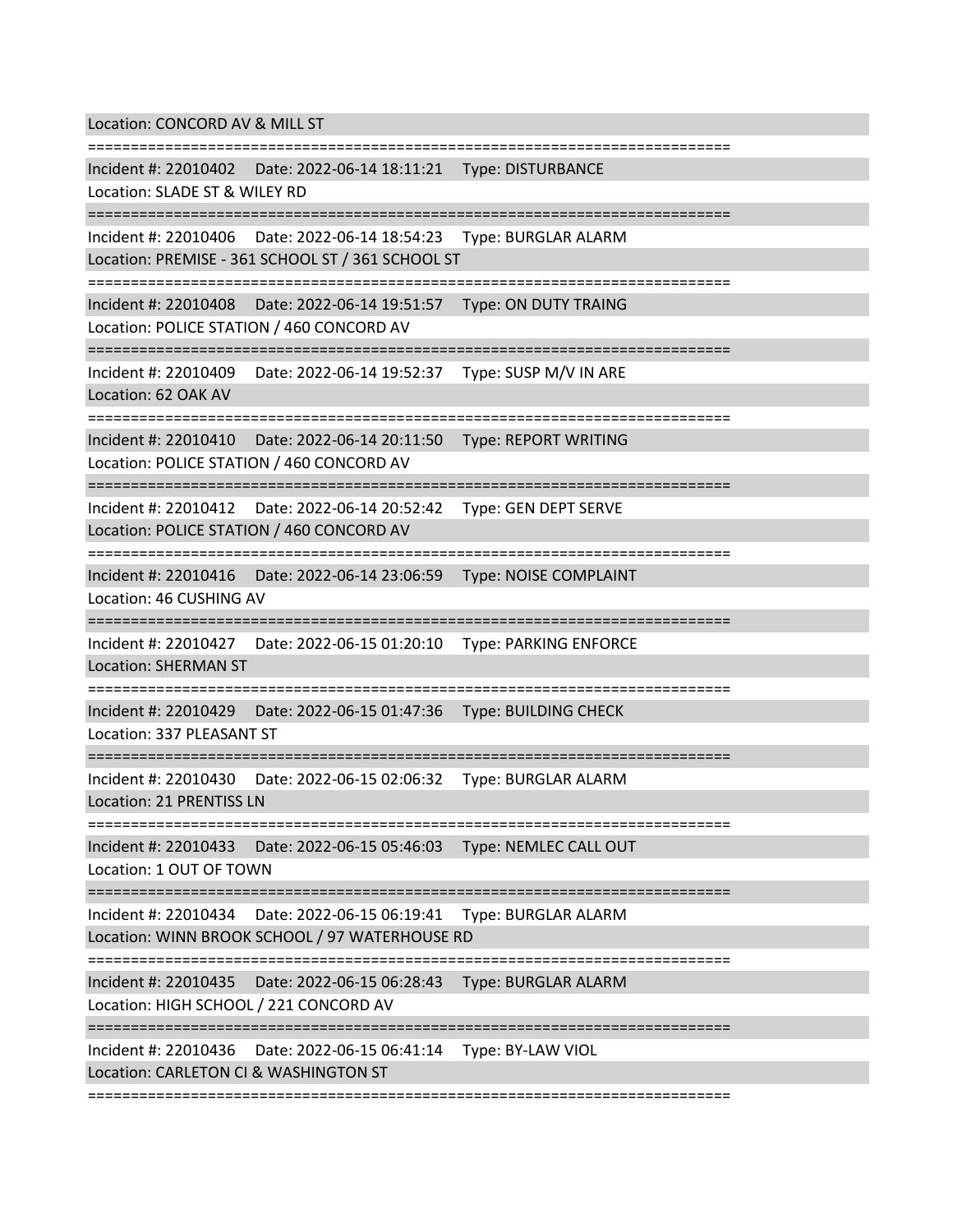Incident #: 22010437 Date: 2022-06-15 06:55:06 Type: GEN DEPT SERVE Location: HIGHWAY YARD / 37 C ST =========================================================================== Incident #: 22010443 Date: 2022-06-15 08:04:58 Type: ASSIST PERSON Location: 6 HILLSIDE TE =========================================================================== Incident #: 22010444 Date: 2022-06-15 08:09:23 Type: RECOVERED PROP Location: 693 PLEASANT ST =========================================================================== Incident #: 22010449 Date: 2022-06-15 08:51:46 Type: TRAFFIC STOP Location: UNDERWOOD ST =========================================================================== Incident #: 22010450 Date: 2022-06-15 09:00:33 Type: ASSIST PERSON Location: 31 BEECH ST =========================================================================== Incident #: 22010451 Date: 2022-06-15 09:14:36 Type: GEN DEPT SERVE Location: 460 CONCORD AV =========================================================================== Incident #: 22010453 Date: 2022-06-15 09:51:56 Type: MV ACCIDENT Location: 1 OUT OF TOWN =========================================================================== Incident #: 22010456 Date: 2022-06-15 10:37:18 Type: PAPERWORK SVCE Location: 56 SLADE ST =========================================================================== Incident #: 22010457 Date: 2022-06-15 10:42:42 Type: THEFT Location: 43 CHESTER RD =========================================================================== Incident #: 22010458 Date: 2022-06-15 10:54:02 Type: ASSISTS Location: 86 PARK AV =========================================================================== Incident #: 22010459 Date: 2022-06-15 11:07:11 Type: REPORT WRITING Location: POLICE STATION / 460 CONCORD AV =========================================================================== Incident #: 22010460 Date: 2022-06-15 11:26:18 Type: LOST PROPERTY Location: MCLEAN HOSPITAL / 115 MILL ST =========================================================================== Incident #: 22010462 Date: 2022-06-15 12:08:29 Type: PED ACC Location: BELMONT ST & PARK RD =========================================================================== Incident #: 22010463 Date: 2022-06-15 12:13:26 Type: BANK ALARM Location: PEOPLES UNITED BANK / 2 LEONARD ST =========================== Incident #: 22010464 Date: 2022-06-15 12:22:32 Type: PAPERWORK SVCE Location: 56 SLADE ST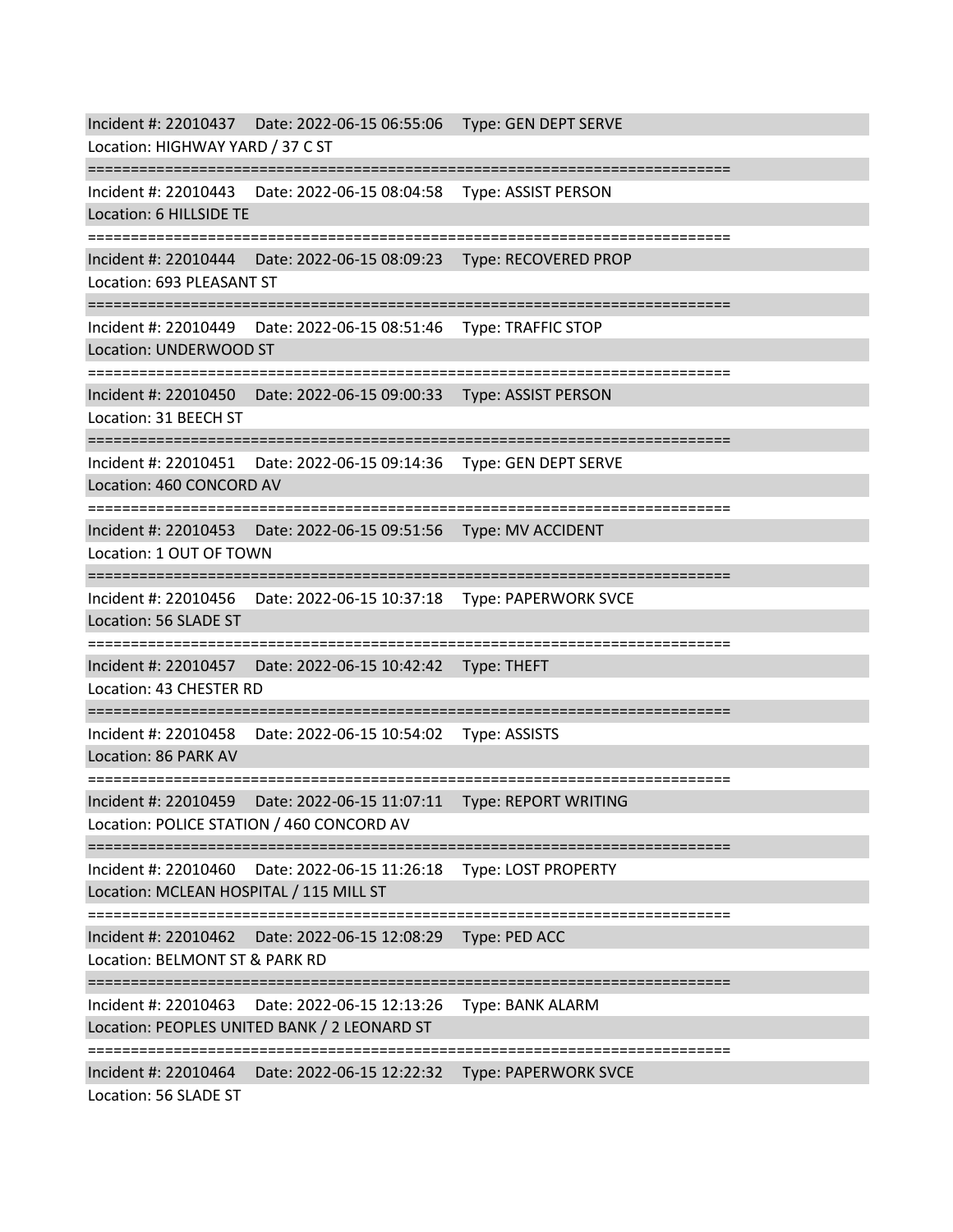=========================================================================== Incident #: 22010465 Date: 2022-06-15 12:34:52 Type: SUMMONS SERVICE Location: 65 GROVE ST #3 =========================================================================== Incident #: 22010466 Date: 2022-06-15 13:22:11 Type: BURGLAR ALARM Location: 15 GREYBIRCH CI =========================================================================== Incident #: 22010467 Date: 2022-06-15 13:45:10 Type: PARK AND WALK Location: BELMONT CENTER AREA / 56 LEONARD ST =========================================================================== Incident #: 22010468 Date: 2022-06-15 13:46:13 Type: YOUTH COMPLAINT Location: VILLAGE HILL RD =========================================================================== Incident #: 22010469 Date: 2022-06-15 14:07:01 Type: M/V BLOCKING Location: 62 CHESTER RD =========================================================================== Incident #: 22010470 Date: 2022-06-15 14:29:18 Type: NEMLEC TRAINING Location: 1 OUT OF TOWN =========================================================================== Incident #: 22010471 Date: 2022-06-15 14:49:50 Type: REPORT WRITING Location: POLICE STATION / 460 CONCORD AV =========================================================================== Incident #: 22010472 Date: 2022-06-15 15:03:09 Type: 911 PD INVEST Location: PEOPLES UNITED BANK / 277 TRAPELO RD =========================================================================== Incident #: 22010475 Date: 2022-06-15 15:35:34 Type: DEPRESSION IN R Location: LEADER BANK / 363 PLEASANT ST =========================================================================== Incident #: 22010476 Date: 2022-06-15 16:03:28 Type: 911 HANG UP Location: 20 STONE RD =========================================================================== Incident #: 22010478 Date: 2022-06-15 16:28:07 Type: TRAF ENFORCEMEN Location: CONCORD AV & EMERSON ST =========================================================================== Incident #: 22010482 Date: 2022-06-15 17:28:12 Type: TRAFFIC STOP Location: BAKER ST & CONCORD AV =========================================================================== Incident #: 22010484 Date: 2022-06-15 18:11:33 Type: LOST PROPERTY Location: 150 GROVE ST =========================================================================== Incident #: 22010485 Date: 2022-06-15 18:20:02 Type: OFFICER WANTED Location: 115 MILL ST ===========================================================================

Incident #: 22010486 Date: 2022-06-15 19:01:44 Type: ACC FOLLOW UP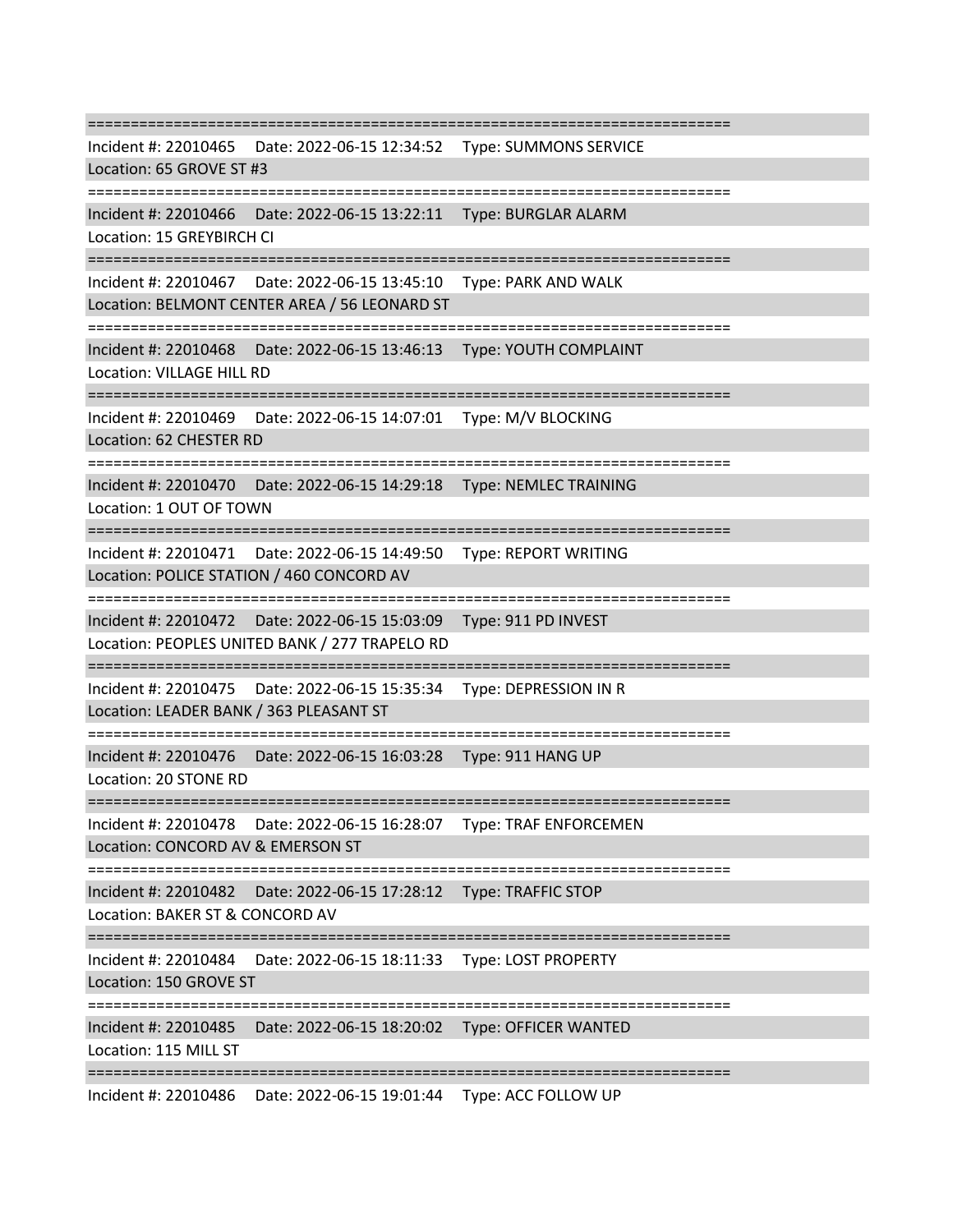Location: 90 WASHINGTON ST

=========================================================================== Incident #: 22010487 Date: 2022-06-15 19:35:06 Type: LOST PROPERTY Location: MILL ST & TRAPELO RD =========================================================================== Incident #: 22010488 Date: 2022-06-15 19:52:44 Type: OFFICER WANTED Location: 53 BAKER ST =========================================================================== Incident #: 22010489 Date: 2022-06-15 19:58:03 Type: GEN INFO BRDCST Location: 1 CITY OF WALTHAM =========================================================================== Incident #: 22010491 Date: 2022-06-15 21:12:27 Type: TRAFFIC STOP Location: DAVIS RD =========================================================================== Incident #: 22010492 Date: 2022-06-15 21:42:04 Type: OFFICER WANTED Location: 31 BEECH ST =========================================================================== Incident #: 22010500 Date: 2022-06-16 00:41:42 Type: SUSP PACKAGE Location: SCHOOL ST & WASHINGTON ST =========================================================================== Incident #: 22010503 Date: 2022-06-16 01:07:45 Type: PANIC ALARM Location: 58 SUMMIT RD =========================================================================== Incident #: 22010506 Date: 2022-06-16 01:22:15 Type: TRAFFIC STOP Location: MILL ST & TRAPELO RD =================================== Incident #: 22010510 Date: 2022-06-16 03:09:07 Type: ASSIST PERSON Location: 31 BEECH ST =========================================================================== Incident #: 22010512 Date: 2022-06-16 07:20:52 Type: TRAFFIC STOP Location: FLETT RD & TRAPELO RD =========================================================================== Incident #: 22010514 Date: 2022-06-16 07:55:31 Type: 911 HANG UP Location: 39 HITTINGER ST =========================================================================== Incident #: 22010513 Date: 2022-06-16 07:55:59 Type: BICYCLE ACC Location: GROVE ST & HURON AV =========================================================================== Incident #: 22010516 Date: 2022-06-16 08:22:54 Type: TRAF ENFORCEMEN Location: COMMON ST & TRAPELO RD =========================================================================== Incident #: 22010517 Date: 2022-06-16 08:31:34 Type: BURGLAR ALARM Location: CAMBRIDGE TRUST / 361 TRAPELO RD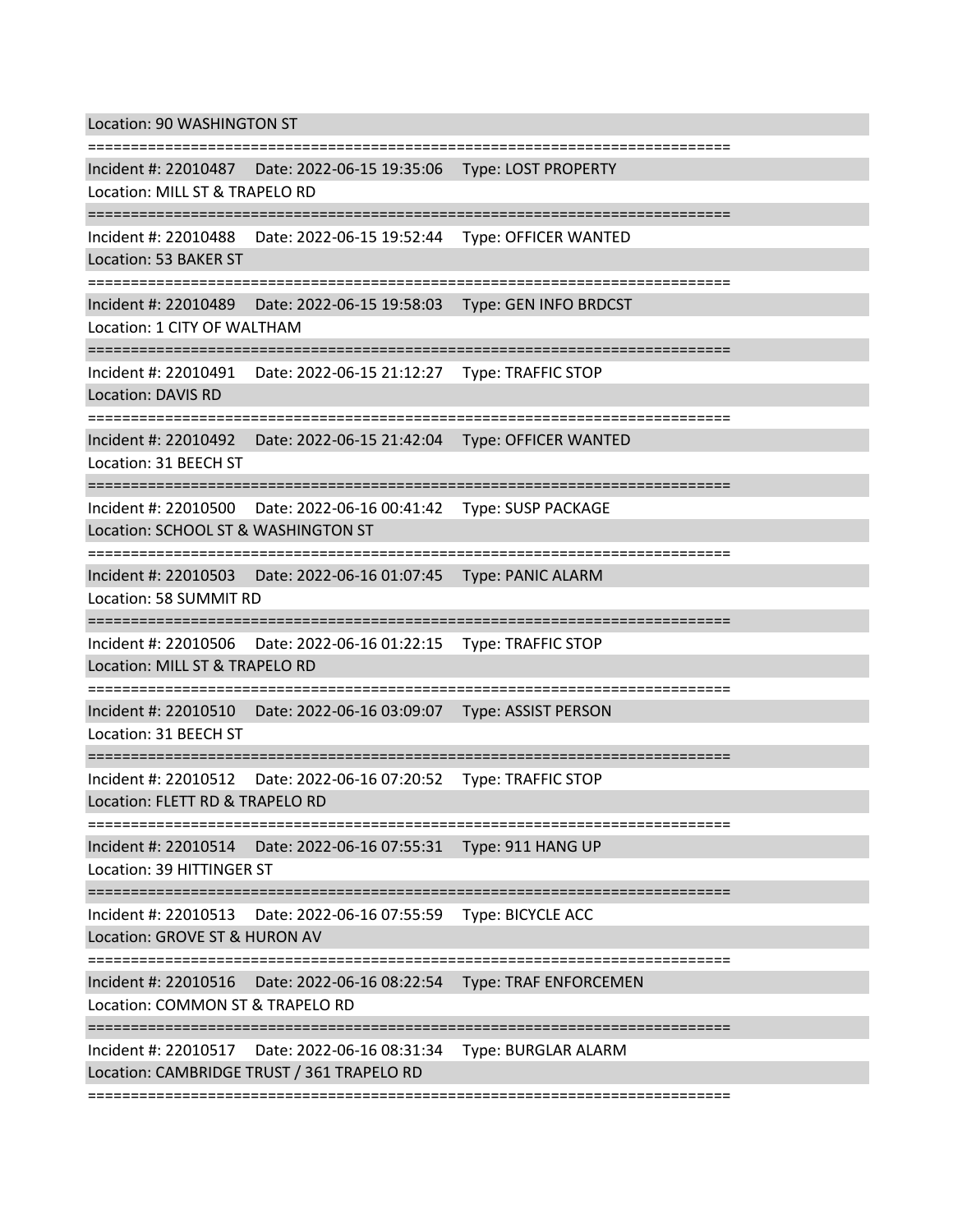Incident #: 22010518 Date: 2022-06-16 08:32:37 Type: REPORT WRITING Location: POLICE STATION / 460 CONCORD AV =========================================================================== Incident #: 22010521 Date: 2022-06-16 09:46:21 Type: MV ACCIDENT Location: WELLINGTON SCHOOL BUILDING / 121 ORCHARD ST =========================================================================== Incident #: 22010522 Date: 2022-06-16 10:00:32 Type: PAPERWORK SVCE Location: 56 SLADE ST =========================================================================== Incident #: 22010524 Date: 2022-06-16 10:30:45 Type: REPORT WRITING Location: POLICE STATION / 460 CONCORD AV =========================================================================== Incident #: 22010525 Date: 2022-06-16 10:31:44 Type: GEN DEPT SERVE Location: POLICE STATION / 460 CONCORD AV =========================================================================== Incident #: 22010527 Date: 2022-06-16 11:03:11 Type: GROUP GATHERING Location: ROYAL RD =========================================================================== Incident #: 22010530 Date: 2022-06-16 11:22:32 Type: FOUND PROPERTY Location: 37 WHITE ST =========================================================================== Incident #: 22010531 Date: 2022-06-16 11:28:25 Type: 911 HANG UP Location: 34 CHANNING RD =========================================================================== Incident #: 22010533 Date: 2022-06-16 11:48:57 Type: GEN DEPT SERVE Location: POLICE STATION / 460 CONCORD AV =========================================================================== Incident #: 22010534 Date: 2022-06-16 11:53:21 Type: SUMMONS SERVICE Location: 65 GROVE ST #3 ============================= Incident #: 22010535 Date: 2022-06-16 12:01:10 Type: HARASSMENT ORD Location: 125 TRAPELO RD =========================================================================== Incident #: 22010536 Date: 2022-06-16 12:36:51 Type: PANIC ALARM Location: GVS JEWELERS / 6 TRAPELO RD =========================================================================== Incident #: 22010538 Date: 2022-06-16 12:48:41 Type: BURGLAR ALARM Location: 20 SOUTH COTTAGE RD #101 =========================================================================== Incident #: 22010539 Date: 2022-06-16 12:54:51 Type: GEN DEPT SERVE Location: POLICE STATION / 460 CONCORD AV =========================================================================== Incident #: 22010542 Date: 2022-06-16 13:58:45 Type: MV OPER COMP Location: BRIGHTON ST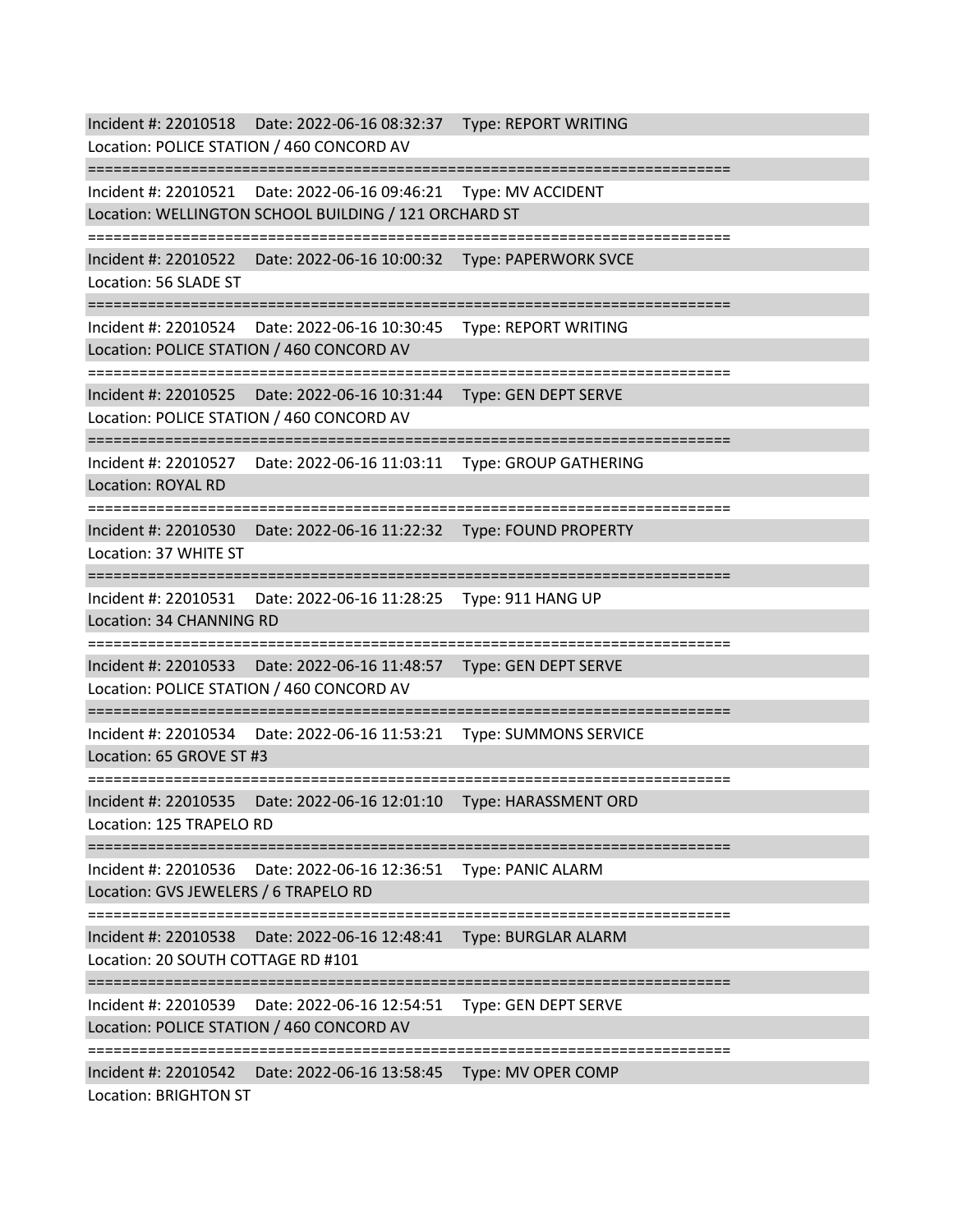=========================================================================== Incident #: 22010544 Date: 2022-06-16 14:44:37 Type: TRAF COMPLAINTS Location: OAKLEY RD & WASHINGTON ST =========================================================================== Incident #: 22010545 Date: 2022-06-16 15:02:43 Type: TRAFFIC F/U Location: POST OFFICE MAIN / 405 CONCORD AV =========================================================================== Incident #: 22010546 Date: 2022-06-16 15:27:19 Type: ANIMAL LOOSE Location: 44 HILLCREST RD =========================================================================== Incident #: 22010547 Date: 2022-06-16 16:09:21 Type: SUMMONS SERVICE Location: 125 TRAPELO RD =========================================================================== Incident #: 22010548 Date: 2022-06-16 16:24:16 Type: TRAF ENFORCEMEN Location: FLETT RD & TRAPELO RD =========================================================================== Incident #: 22010551 Date: 2022-06-16 17:04:48 Type: REPORT WRITING Location: POLICE STATION / 460 CONCORD AV =========================================================================== Incident #: 22010552 Date: 2022-06-16 17:23:26 Type: GEN DEPT SERVE Location: POLICE STATION / 460 CONCORD AV =========================================================================== Incident #: 22010553 Date: 2022-06-16 17:38:29 Type: MV ACCIDENT Location: PLEASANT ST & TRAPELO RD =========================================================================== Incident #: 22010554 Date: 2022-06-16 17:46:19 Type: TRAFFIC STOP Location: 68 LEONARD ST =========================================================================== Incident #: 22010555 Date: 2022-06-16 18:11:53 Type: LOST PROPERTY Location: 3 MARION RD =========================================================================== Incident #: 22010556 Date: 2022-06-16 18:28:13 Type: REPORT WRITING Location: POLICE STATION / 460 CONCORD AV =========================================================================== Incident #: 22010557 Date: 2022-06-16 18:28:25 Type: REPORT WRITING Location: POLICE STATION / 460 CONCORD AV =========================================================================== Incident #: 22010558 Date: 2022-06-16 18:56:23 Type: MV ACCIDENT Location: 29 WALNUT ST =========================================================================== Incident #: 22010560 Date: 2022-06-16 19:33:45 Type: GEN INFO BRDCST Location: 1 CITY OF WATERTOWN ===========================================================================

Incident #: 22010561 Date: 2022-06-16 19:37:43 Type: REPORT WRITING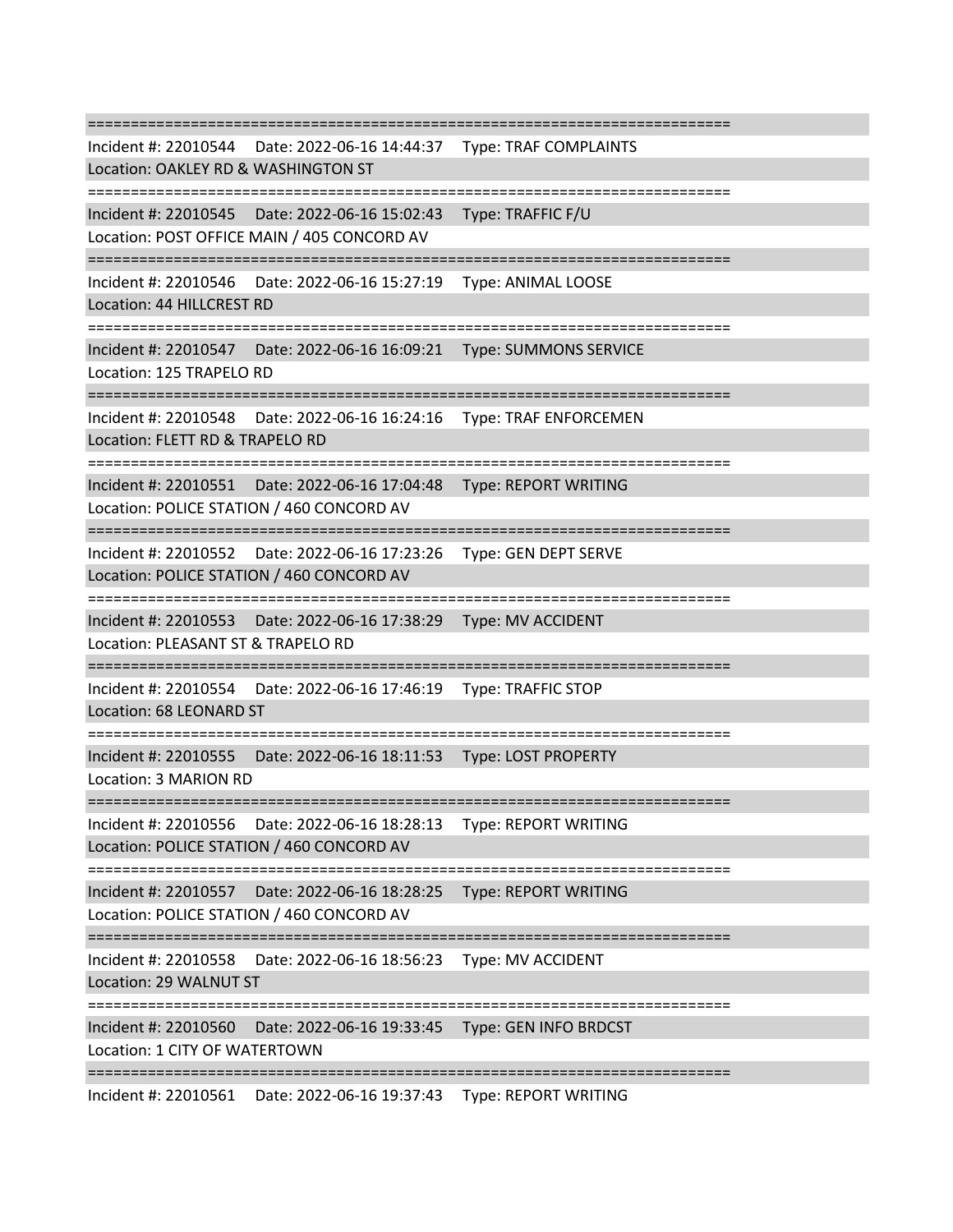Location: POLICE STATION / 460 CONCORD AV =========================================================================== Incident #: 22010562 Date: 2022-06-16 20:25:24 Type: OIC ROAD ASSGMN Location: POLICE STATION / 460 CONCORD AV =========================================================================== Incident #: 22010563 Date: 2022-06-16 20:35:46 Type: FOUND PROPERTY Location: PQ PARK AREA / 86 MAPLE ST =========================================================================== Incident #: 22010565 Date: 2022-06-16 22:39:34 Type: SUSP ACTIVITY Location: 23 CLARENDON RD =========================================================================== Incident #: 22010566 Date: 2022-06-16 23:01:33 Type: OUT OF TOWN INC Location: 1 OUT OF TOWN =========================================================================== Incident #: 22010571 Date: 2022-06-17 00:59:00 Type: TRAFFIC STOP Location: SYCAMORE ST & TRAPELO RD =========================================================================== Incident #: 22010575 Date: 2022-06-17 02:41:24 Type: PARKING ENFORCE Location: WINN ST =========================================================================== Incident #: 22010576 Date: 2022-06-17 02:41:58 Type: PARKING ENFORCE Location: SHERMAN ST =========================================================================== Incident #: 22010578 Date: 2022-06-17 06:45:02 Type: BURGLAR ALARM Location: PREMISE - 33 HILLCREST RD / 33 HILLCREST RD =========================================================================== Incident #: 22010582 Date: 2022-06-17 07:43:19 Type: TRAF ASSIGNMENT Location: COMMON ST & WASHINGTON ST =========================================================================== Incident #: 22010583 Date: 2022-06-17 07:56:28 Type: CHECK WELL-BEIN Location: 42 ELIZABETH RD =========================================================================== Incident #: 22010585 Date: 2022-06-17 08:44:53 Type: COMM POLICING Location: WELLINGTON SCHOOL BUILDING / 121 ORCHARD ST =========================================================================== Incident #: 22010586 Date: 2022-06-17 08:56:51 Type: CHECK WELL-BEIN Location: 48 ELIZABETH RD =========================================================================== Incident #: 22010588 Date: 2022-06-17 09:54:03 Type: SOLICITOR COMPL Location: HINCKLEY WA & ROSS RD =========================================================================== Incident #: 22010589 Date: 2022-06-17 10:07:29 Type: REPORT WRITING Location: POLICE STATION / 460 CONCORD AV ===========================================================================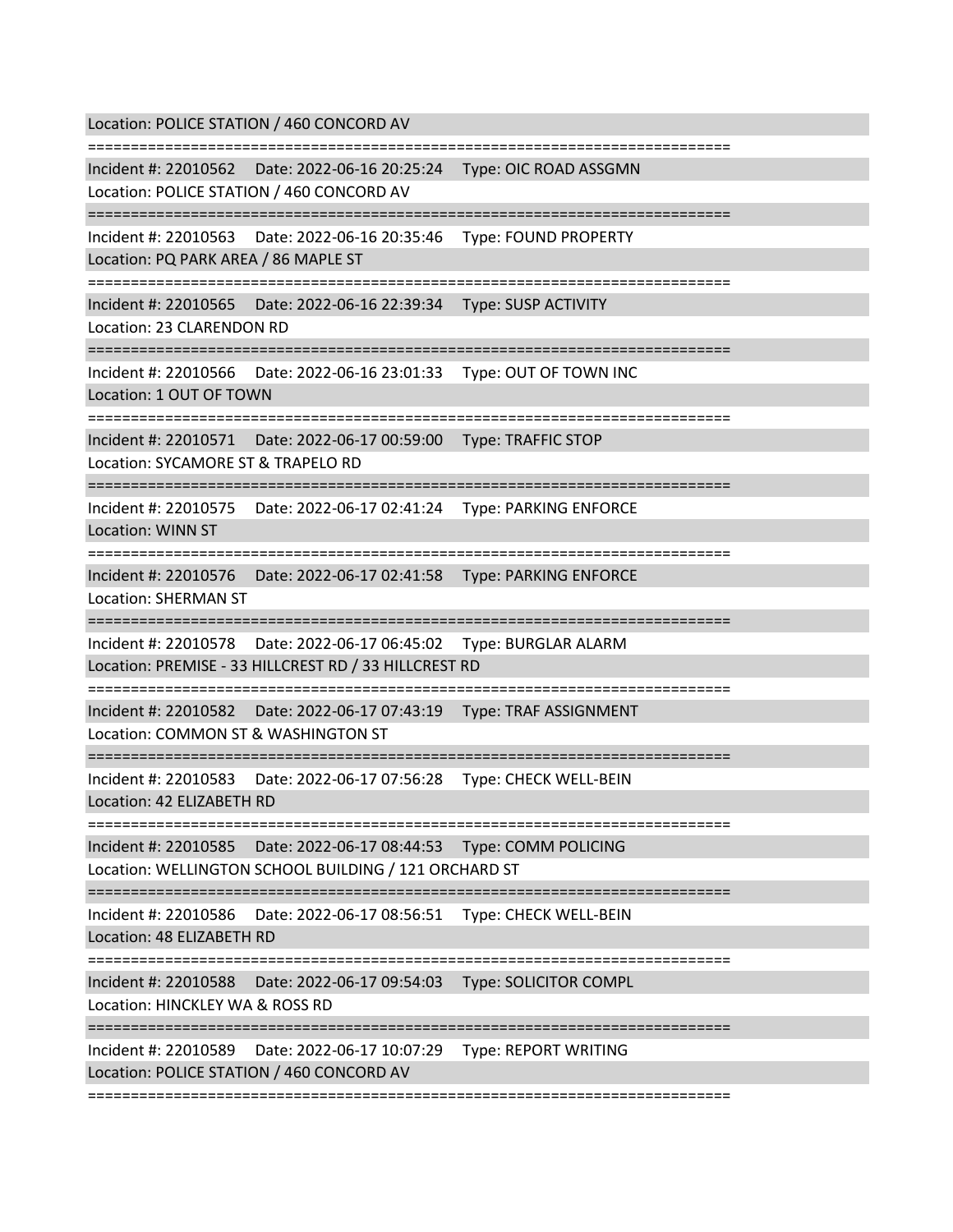Incident #: 22010590 Date: 2022-06-17 10:23:31 Type: TROUBLE ALARM Location: HIGH SCHOOL / 221 CONCORD AV =========================================================================== Incident #: 22010594 Date: 2022-06-17 12:08:18 Type: NOISE COMPLAINT Location: PQ PARK PLAYGROUND / 86 MAPLE ST =========================================================================== Incident #: 22010595 Date: 2022-06-17 12:09:25 Type: HARASSMENT Location: 53 BAKER ST =========================================================================== Incident #: 22010597 Date: 2022-06-17 12:16:04 Type: ATT FRAUD Location: 26 GORDON TE =========================================================================== Incident #: 22010598 Date: 2022-06-17 12:42:44 Type: SCHOOL CROSSING Location: COMMON ST & WASHINGTON ST =========================================================================== Incident #: 22010604 Date: 2022-06-17 14:31:59 Type: SCHOOL VISIT Location: 90 WHITE ST =========================================================================== Incident #: 22010605 Date: 2022-06-17 14:32:16 Type: MV ACCIDENT Location: 95 WASHINGTON ST =========================================================================== Incident #: 22010606 Date: 2022-06-17 15:05:50 Type: REPORT WRITING Location: 460 CONCORD AV =========================================================================== Incident #: 22010607 Date: 2022-06-17 15:16:53 Type: FOUND PROPERTY Location: TOWN HALL / 455 CONCORD AV =========================================================================== Incident #: 22010608 Date: 2022-06-17 15:46:51 Type: MV OPER COMP Location: 33 UNDERWOOD ST =========================================================================== Incident #: 22010611 Date: 2022-06-17 16:23:25 Type: MV ACCIDENT Location: BRIGHTON ST & PLEASANT ST =========================================================================== Incident #: 22010613 Date: 2022-06-17 16:40:22 Type: TRAFFIC STOP Location: BOW RD & SCHOOL ST =========================================================================== Incident #: 22010614 Date: 2022-06-17 16:41:43 Type: FOUND ANIMAL Location: 1 GORDON TE =========================================================================== Incident #: 22010615 Date: 2022-06-17 16:54:26 Type: TRAFFIC STOP Location: BOW RD & SCHOOL ST =========================================================================== Incident #: 22010616 Date: 2022-06-17 17:03:23 Type: THREATS Location: BETH EL TEMPLE / 2 CONCORD AV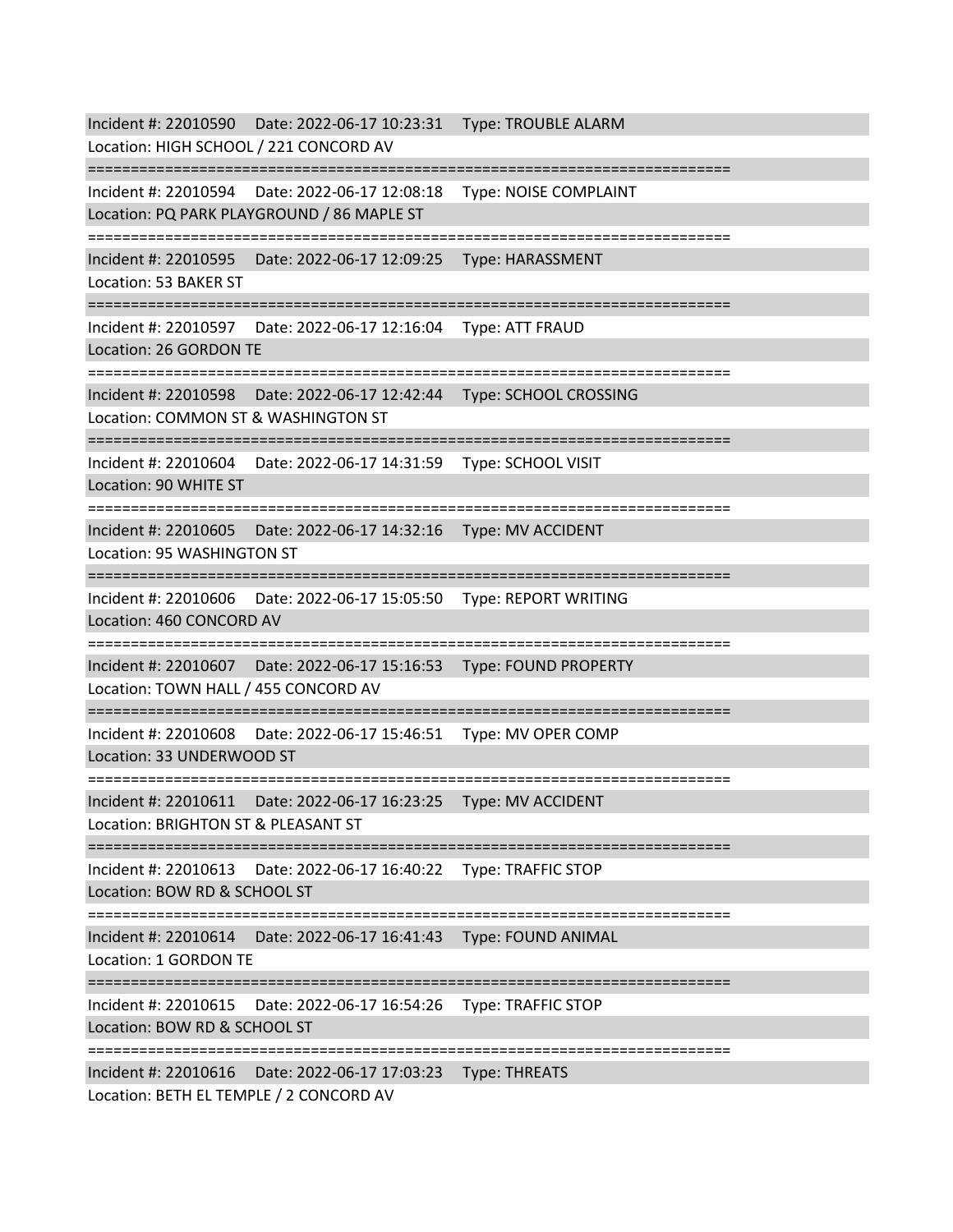=========================================================================== Incident #: 22010617 Date: 2022-06-17 17:14:53 Type: MV OPER COMP Location: BELMONT ST & TRAPELO RD =========================================================================== Incident #: 22010618 Date: 2022-06-17 17:24:53 Type: MV ACCIDENT Location: BRIGHTON ST & CROSS ST =========================================================================== Incident #: 22010619 Date: 2022-06-17 17:32:16 Type: OFFICER WANTED Location: 31 BEECH ST =========================================================================== Incident #: 22010620 Date: 2022-06-17 17:52:20 Type: REPORT WRITING Location: POLICE STATION / 460 CONCORD AV =========================================================================== Incident #: 22010621 Date: 2022-06-17 17:54:52 Type: NOTIFICATION Location: 225 BELMONT ST #2 =========================================================================== Incident #: 22010622 Date: 2022-06-17 18:33:10 Type: TRAFFIC HAZARD Location: HINCKLEY WA & ROSS RD =========================================================================== Incident #: 22010630 Date: 2022-06-17 21:27:47 Type: BANK ALARM Location: CAMBRIDGE TRUST / 361 TRAPELO RD =========================================================================== Incident #: 22010633 Date: 2022-06-17 23:20:37 Type: BURGLAR ALARM Location: 2 CONCORD AV =========================================================================== Incident #: 22010634 Date: 2022-06-17 23:42:02 Type: SUSP ACTIVITY Location: 51 BERWICK ST =========================================================================== Incident #: 22010635 Date: 2022-06-18 00:12:21 Type: SUSP ACTIVITY Location: 37 HASTINGS RD =========================================================================== Incident #: 22010636 Date: 2022-06-18 00:15:16 Type: SUSP PERS IN AR Location: 51 BERWICK ST =========================================================================== Incident #: 22010640 Date: 2022-06-18 00:43:51 Type: SUSP PERS IN AR Location: 51 BERWICK ST =========================================================================== Incident #: 22010642 Date: 2022-06-18 00:51:19 Type: NOISE COMPLAINT Location: SCHOOL ST & SHAW RD =========================================================================== Incident #: 22010643 Date: 2022-06-18 01:36:33 Type: SUSP M/V IN ARE Location: LONE TREE HILL PARKING LOT / 251 MILL ST ===========================================================================

Incident #: 22010648 Date: 2022-06-18 02:38:07 Type: PARKING ENFORCE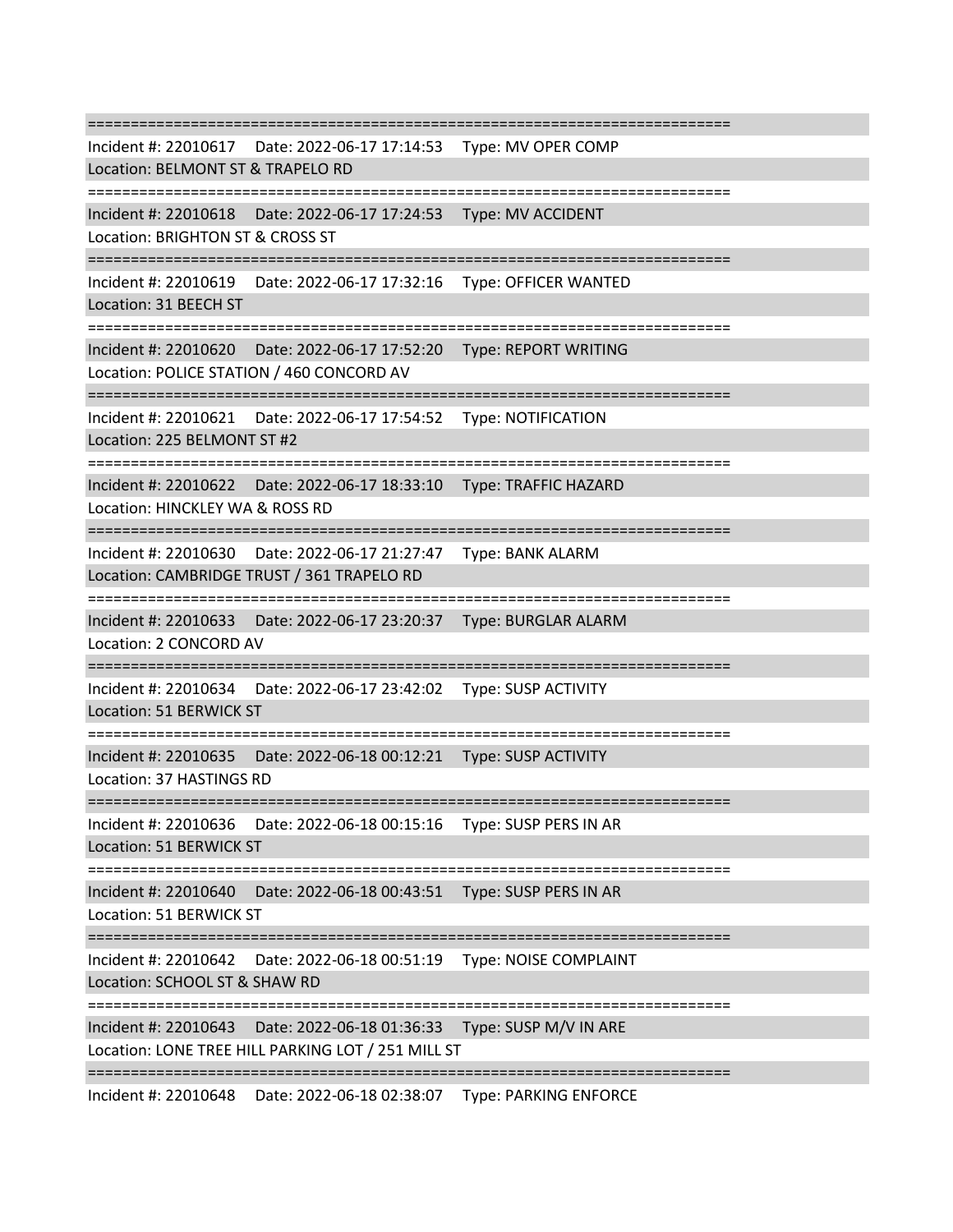Location: WINN ST

=========================================================================== Incident #: 22010650 Date: 2022-06-18 07:51:28 Type: 911 HANG UP Location: 1041 CONCORD AV =========================================================================== Incident #: 22010651 Date: 2022-06-18 08:51:02 Type: GEN DEPT SERVE Location: 460 CONCORD AV =========================================================================== Incident #: 22010652 Date: 2022-06-18 08:56:27 Type: TRAFFIC HAZARD Location: 221 CONCORD AV =========================================================================== Incident #: 22010653 Date: 2022-06-18 10:01:39 Type: ASSIST PERSON Location: HULL ST & TRAPELO RD =========================================================================== Incident #: 22010657 Date: 2022-06-18 10:52:25 Type: COMMUNITY MTG Location: UNDERWOOD POOL / 320 CONCORD AV =========================================================================== Incident #: 22010658 Date: 2022-06-18 10:56:08 Type: NOTIFICATION Location: 31 BEECH ST =========================================================================== Incident #: 22010659 Date: 2022-06-18 11:08:54 Type: GEN DEPT SERVE Location: 460 CONCORD AV =========================================================================== Incident #: 22010662 Date: 2022-06-18 12:53:31 Type: BURGLAR ALARM Location: CHENERY MIDDLE SCHOOL / 95 WASHINGTON ST =========================================================================== Incident #: 22010665 Date: 2022-06-18 13:21:31 Type: REQ ATTENTION Location: 107 WINN ST =========================================================================== Incident #: 22010666 Date: 2022-06-18 13:32:06 Type: MV ACCIDENT Location: 161 BELMONT ST =========================================================================== Incident #: 22010668 Date: 2022-06-18 14:35:43 Type: THEFT Location: 70 BOW RD =========================================================================== Incident #: 22010669 Date: 2022-06-18 15:31:03 Type: BURGLAR ALARM Location: 171 MARSH ST =========================================================================== Incident #: 22010671 Date: 2022-06-18 16:18:39 Type: THREATS Location: 53 WINSLOW RD =========================================================================== Incident #: 22010673 Date: 2022-06-18 17:26:44 Type: REPORT WRITING Location: POLICE STATION / 460 CONCORD AV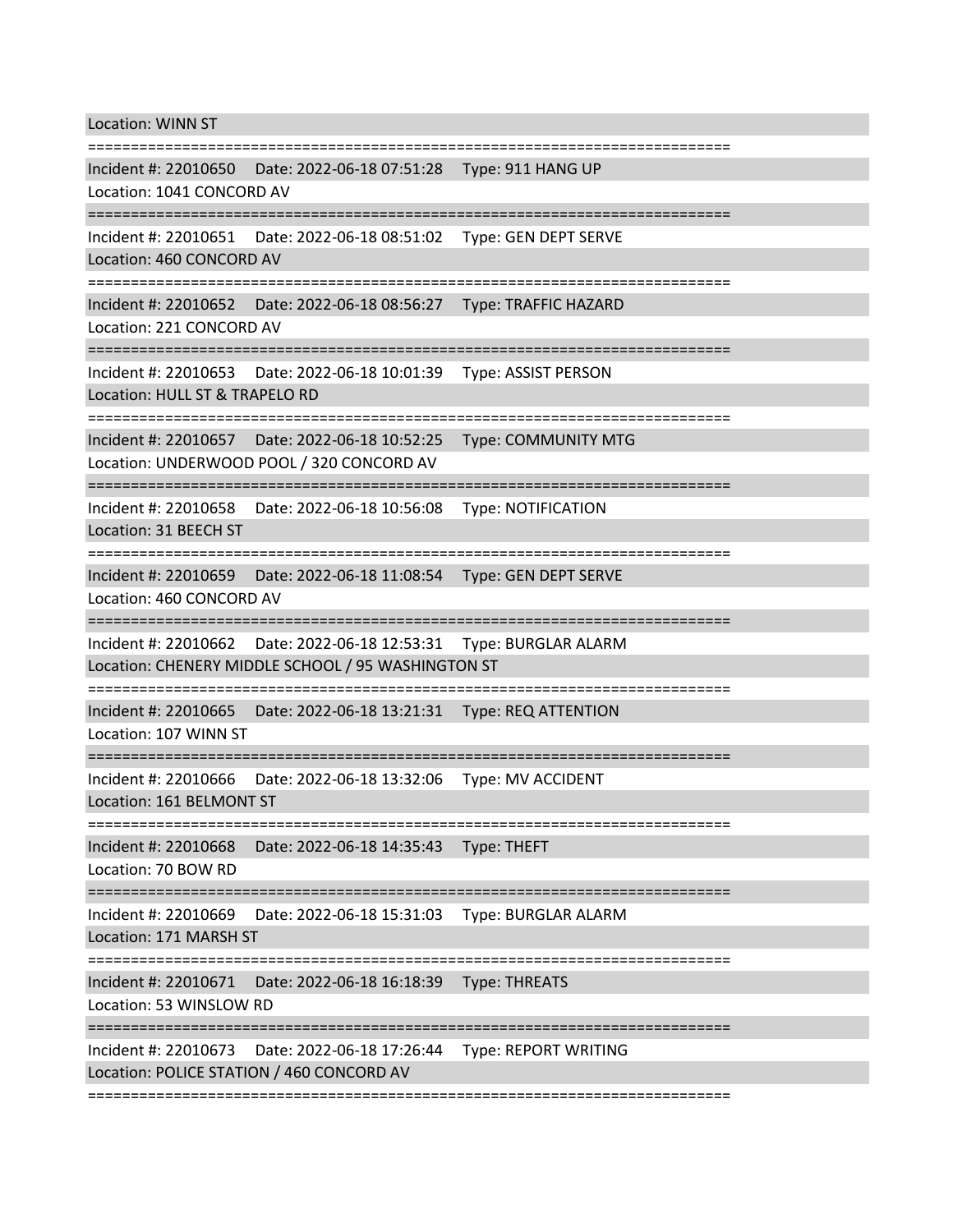Incident #: 22010674 Date: 2022-06-18 17:50:58 Type: ACCIDENTAL 911 Location: 55 HILL RD #611 =========================================================================== Incident #: 22010676 Date: 2022-06-18 18:20:24 Type: GEN DEPT SERVE Location: POLICE STATION / 460 CONCORD AV =========================================================================== Incident #: 22010677 Date: 2022-06-18 18:36:46 Type: NOTIFICATION Location: 1 COMMON ST =========================================================================== Incident #: 22010680 Date: 2022-06-18 19:03:20 Type: MV OPER COMP Location: CLIFTON ST =========================================================================== Incident #: 22010683 Date: 2022-06-18 20:30:29 Type: VEHICLE THEFT Location: TOWNSEND RD =========================================================================== Incident #: 22010689 Date: 2022-06-18 21:07:54 Type: GROUP GATHERING Location: 11 ORCHARD ST =========================================================================== Incident #: 22010693 Date: 2022-06-18 21:22:42 Type: ASSIST PERSON Location: 20 TAYLOR RD =========================================================================== Incident #: 22010694 Date: 2022-06-18 21:26:43 Type: MV ACCIDENT Location: STAR MARKET / 535 TRAPELO RD =========================================================================== Incident #: 22010696 Date: 2022-06-18 21:35:37 Type: MV ACCIDENT Location: 26 DANTE AV =========================================================================== Incident #: 22010697 Date: 2022-06-18 21:44:47 Type: SUSP M/V IN ARE Location: ROCKLAND TRUST / 70 CONCORD AV =========================================================================== Incident #: 22010698 Date: 2022-06-18 21:53:12 Type: BURGLAR ALARM Location: 43 LEONARD ST =========================================================================== Incident #: 22010699 Date: 2022-06-18 21:58:33 Type: REPORT WRITING Location: POLICE STATION / 460 CONCORD AV =========================================================================== Incident #: 22010700 Date: 2022-06-18 22:19:40 Type: BURGLAR ALARM Location: 34 PLYMOUTH AV =========================================================================== Incident #: 22010702 Date: 2022-06-18 22:51:39 Type: BURGLAR ALARM Location: 316 SCHOOL ST =========================================================================== Incident #: 22010705 Date: 2022-06-18 23:39:28 Type: LOUD PARTY Location: 81 LORIMER RD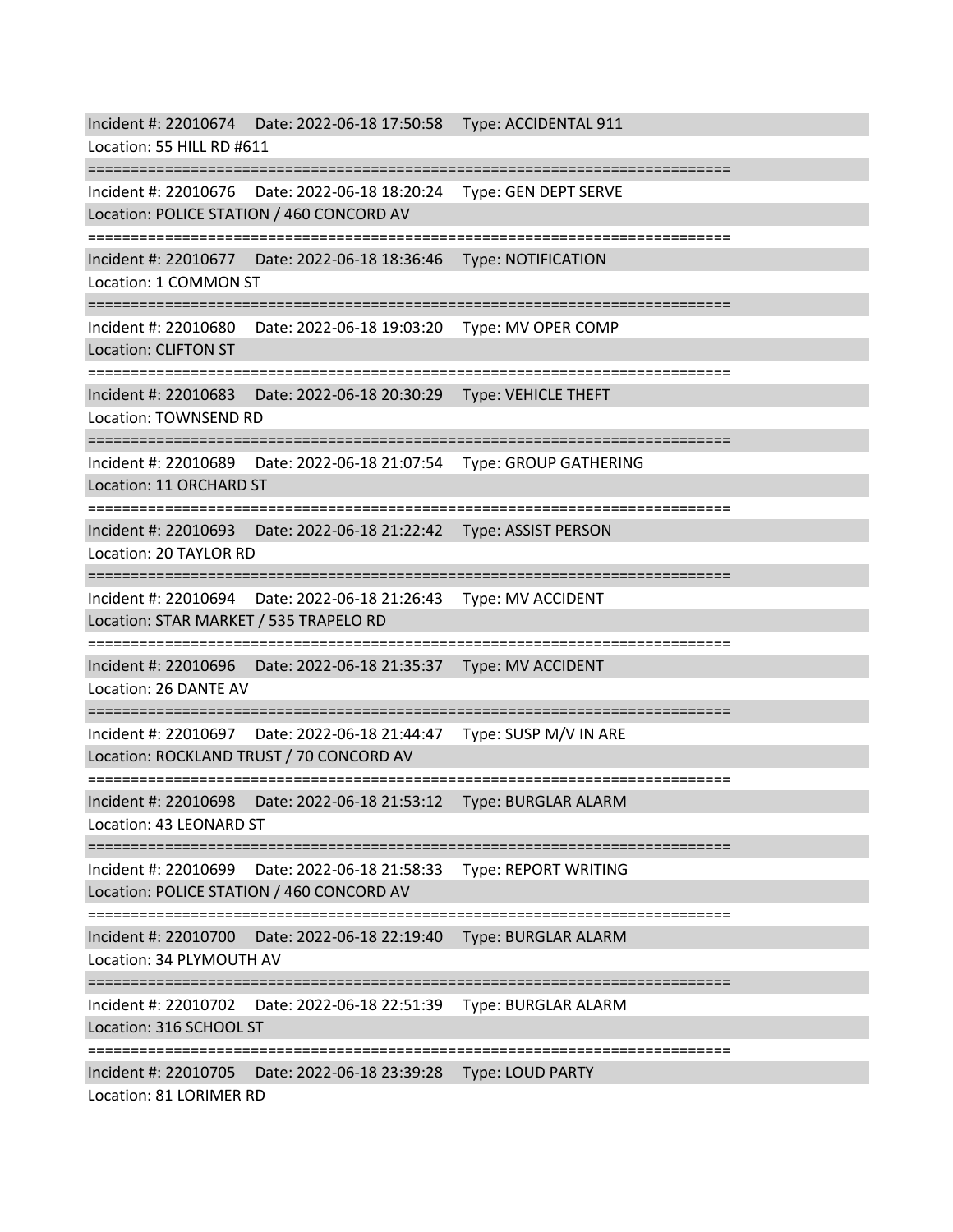=========================================================================== Incident #: 22010714 Date: 2022-06-19 01:29:17 Type: BUILDING CHECK Location: WHEELWORKS / 480 TRAPELO RD =========================================================================== Incident #: 22010719 Date: 2022-06-19 02:25:54 Type: BURGLAR ALARM Location: 39 WOODS RD =========================================================================== Incident #: 22010720 Date: 2022-06-19 02:43:25 Type: PARKING ENFORCE Location: SHERMAN ST =========================================================================== Incident #: 22010721 Date: 2022-06-19 02:44:30 Type: PARKING ENFORCE Location: WINN ST =========================================================================== Incident #: 22010723 Date: 2022-06-19 04:36:18 Type: UNKNOWN ALARM Location: 96 WASHINGTON ST =========================================================================== Incident #: 22010724 Date: 2022-06-19 08:06:55 Type: DEAD ANIMAL Location: PAYSON PARK PLAYGROUND / 260 PAYSON RD =========================================================================== Incident #: 22010725 Date: 2022-06-19 09:21:38 Type: GEN DEPT SERVE Location: 460 CONCORD AV =========================================================================== Incident #: 22010726 Date: 2022-06-19 09:28:11 Type: THREATS Location: HARRIS FIELD / 295 CONCORD AV =========================================================================== Incident #: 22010727 Date: 2022-06-19 09:51:55 Type: GEN DEPT SERVE Location: 460 CONCORD AV =========================================================================== Incident #: 22010731 Date: 2022-06-19 11:27:36 Type: FOUND PROPERTY Location: PLEASANT ST & WINN ST =========================================================================== Incident #: 22010733 Date: 2022-06-19 11:43:00 Type: BURGLAR ALARM Location: CHENERY MIDDLE SCHOOL / 95 WASHINGTON ST =========================================================================== Incident #: 22010735 Date: 2022-06-19 12:14:13 Type: SEWER BACKUP Location: 35 AUDREY RD =========================================================================== Incident #: 22010737 Date: 2022-06-19 12:59:53 Type: OFFICER WANTED Location: 31 BEECH ST =========================================================================== Incident #: 22010740 Date: 2022-06-19 14:18:32 Type: TRAFFIC STOP Location: SCHOOL ST & STONE RD ===========================================================================

Incident #: 22010744 Date: 2022-06-19 18:20:36 Type: SEWER BACKUP